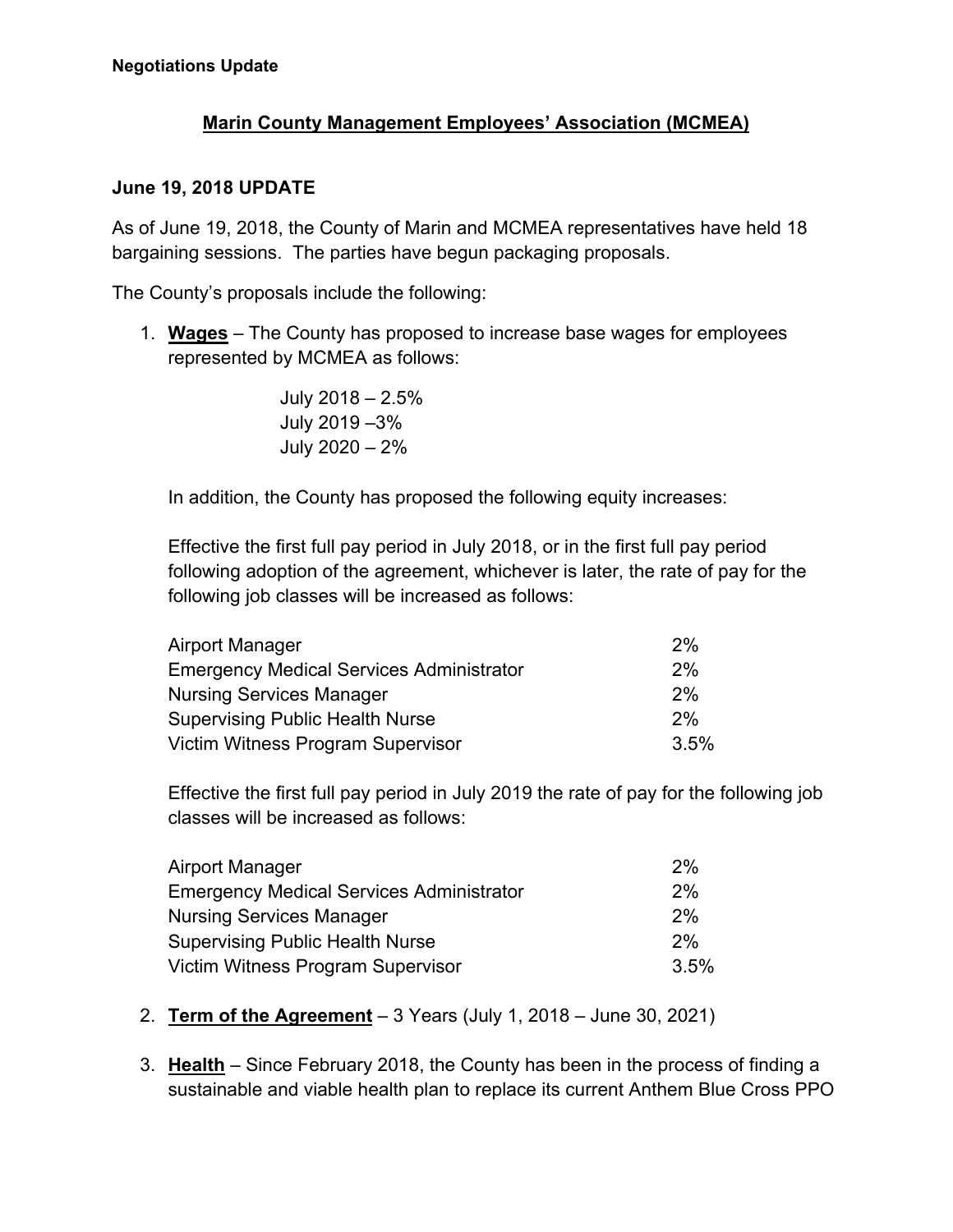medical plan, which has grown increasingly unaffordable in recent years. Western Health Advantage HMO appears to be a viable option to replace the existing Anthem PPO, based on the responses the County received to its Health Care Request For Proposal ("Health RFP").

Teamsters Local 856 would also like the County to join its trust for the purpose of offering the Trust's Anthem PPO plan to County employees.

In response to the Teamsters, the County has proposed that for the term of July 1, 2018 through June 30, 2021 Agreement, the County would participate in the Teamsters Local Union No. 856 Health and Welfare Trust ("Teamsters Trust") for the sole purpose of offering to its employees the Teamsters Trust's Anthem Preferred Provider Organization plan ("Anthem PPO" or "Teamsters Plan"). The County's participation will be effective the plan year beginning January 1, 2019 and is conditioned upon the County and the Teamsters Trust entering into a contract no later than August 17, 2018, for participation in the Anthem PPO, which shall be accomplished through reasonable, good-faith negotiation.

The County's continued participation in the Teamsters Plan would be subject to a review of future renewal rates: Upon the County's receipt of the renewals for its health plans for subsequent plan years (e.g., the Teamsters Trust Anthem PPO Plan ("Teamsters Plan"), Kaiser Permanente ("KP"), and Western Health Advantage ("WHA"))<sup>1</sup>, if the Teamsters Plan's required renewal premium rates exceed each of the competing carriers (e.g., KP and WHA) renewal rates by more than 10.0%, the Teamsters Plan will be automatically discontinued as an offering to all County of Marin participants as of January 1<sup>st</sup> of the immediately following calendar year.

- 4. **Fringe Benefits** The County will adjust its health insurance contribution by 3% for the employee + 1 and employee + family levels when the premium increase to the County's Kaiser S plan (or the County's lowest cost HMO at the time) is at least 3%.
- 5. **Cash Back** The County has proposed to gradually reduce cash back of unused fringe benefit monies for employees who receive County health benefits over the life of the new labor agreement as follows:

Effective July 1, 2018 – cap of \$100 per pay period

  $1$  These plans are named for comparison purposes only. Should the County offer health plans that differ from the ones listed, the 10% figure will be based upon the rates of the health plans the County intends to offer. Naming of the plans is illustrative only of the current make-up of the County health plans and is not intended to be deemed as having been bargained.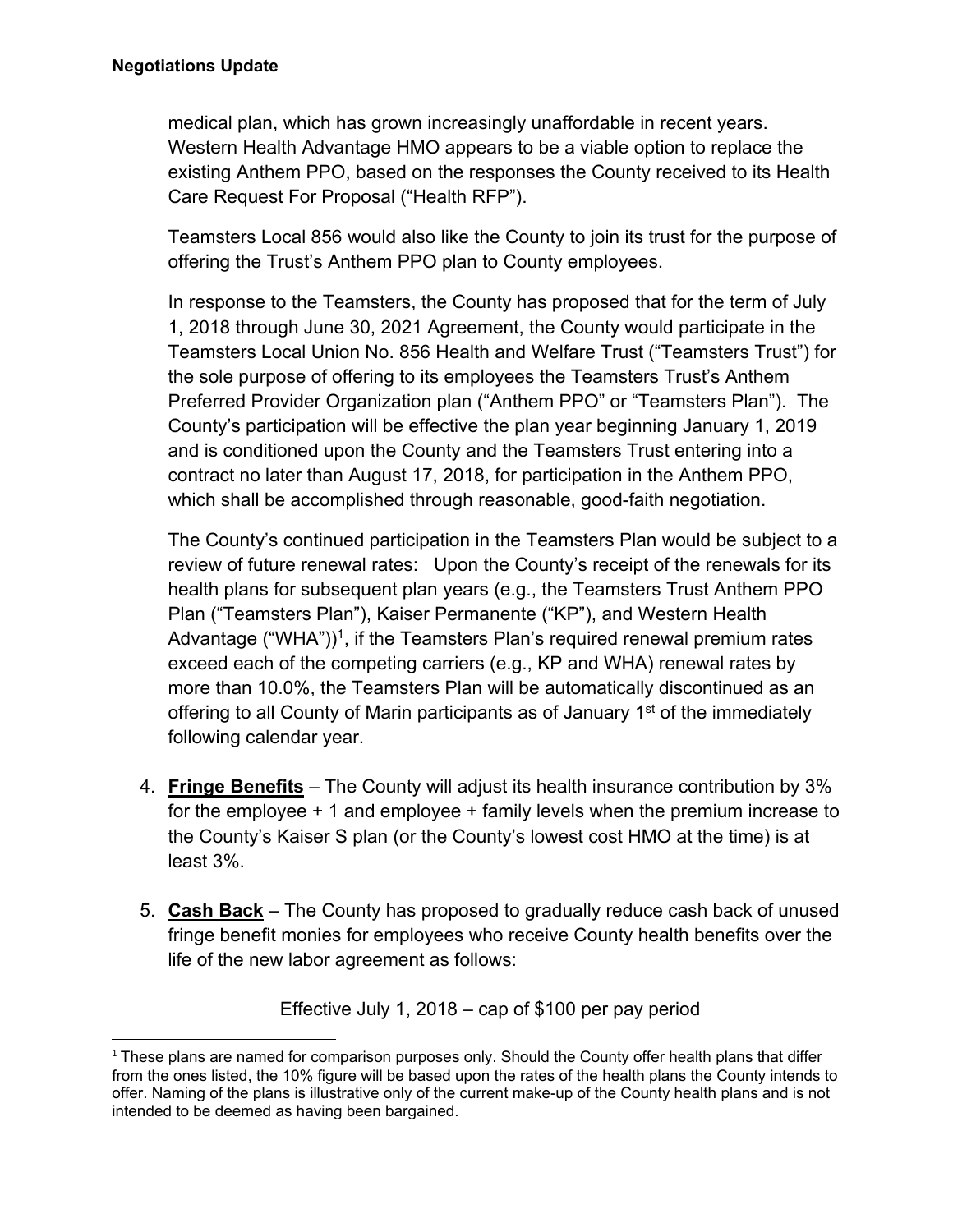Effective July 1, 2019 – cap of \$75 per pay period Effective July 1, 2020 – cap of \$50 per pay period

In addition, there will be no cash back for employees hired on or after July 1, 2018 and for employees who do not receive cash back as of July 1, 2018.

- 6. **Vacation** The County has proposed to 1) eliminate the highest level of vacation accrual for employees (i.e., the 30-year accrual level where employees earn 30 vacation days per year; 2) Increase by one year the time it takes for employees to reach an increased vacation accrual level; and 3) eliminate the County's penalty payment if for business reasons, the County must rescind its approval of an employee's vacation time off.
- 7. **Overtime** -The County has proposed that overtime will be paid based on actual hours worked (instead of hours in paid status) in excess of 40 or 37.5 hours per week.
- 8. **Shift Differential** The County has proposed to clearly define swing as 4 PM to 12 midnight and graveyard as 12 midnight to 8 AM.
- 9. **Rental Assistance** The County has proposed that the parties meet no later than September 30, 2018 to develop a countywide pilot rental assistance program using the \$250,000 that the County has allocated for this program.
- 10. **Hold Harmless** The County has proposed that effective the first full pay period July 1, 2018, or in the first full pay period following ratification, any employee who was receiving Hold Harmless payments shall be entitled to the cash equivalent of 2-years worth of Hold Harmless payments. Thereafter, Hold Harmless shall cease for any employee of the MCMEA bargaining unit.
- 11. **Administrative Response Compensation** The County has proposed to add the Health and Human Services Facilities Manager to the list of classifications that are eligible to receive ARC.
- 12. **Salary Survey Committee** The County has proposed for the term of the 2018- 2021 contract to participate in a joint salary survey committee